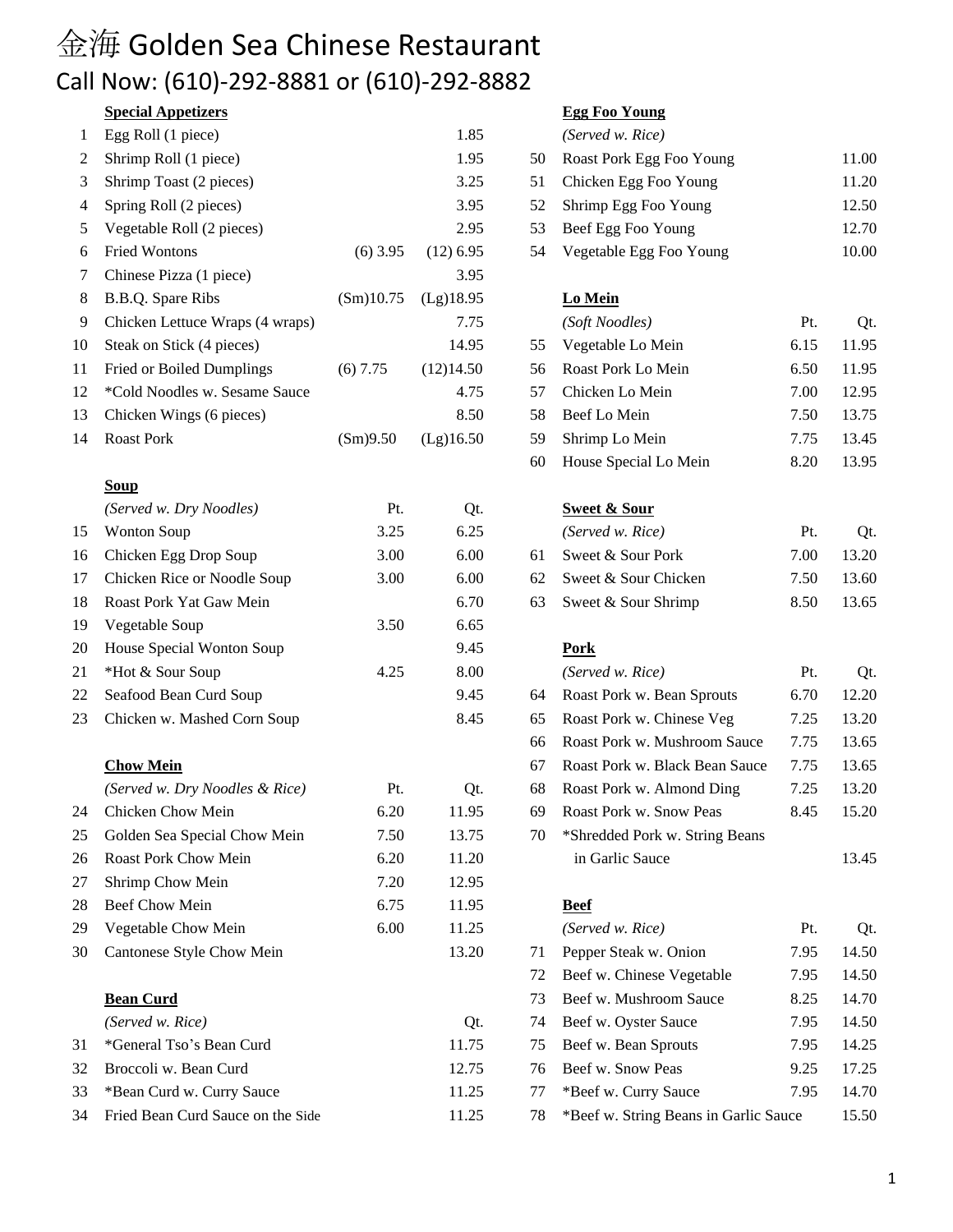# 金海 Golden Sea Chinese Restaurant Call Now: (610)-292-8881 or (610)-292-8882

|    | (Served w. Rice)                | Pt.  | Qt.   |    | (Served w. Rice)                         |      |       |
|----|---------------------------------|------|-------|----|------------------------------------------|------|-------|
| 35 | Chicken w. Broccoli             | 8.25 | 15.20 | 79 | Moo Goo Gai Pan (Chicken & Veg)          | 7.45 | 14.00 |
| 36 | Roast Pork w. Broccoli          | 7.75 | 14.20 | 80 | Chicken w. Snow Peas                     | 8.45 | 16.00 |
| 37 | Beef w. Broccoli                | 9.00 | 16.00 | 81 | Chicken w. Almond Ding                   | 7.45 | 13.50 |
| 38 | Shrimp w. Broccoli              | 8.75 | 16.70 | 82 | Chicken w. Mushroom Sauce                | 7.75 | 14.20 |
| 39 | *Broccoli w. Garlic Sauce       | 7.00 | 13.00 | 83 | Chicken w. Black Bean Sauce              | 7.45 | 14.00 |
|    |                                 |      |       | 84 | *Chicken w. Curry Sauce                  | 8.00 | 13.70 |
|    | <b>Fried Rice</b>               | Pt.  | Qt.   | 85 | Chicken w. Cashew Nuts                   | 7.75 | 15.20 |
| 40 | Vegetable Fried Rice            | 6.20 | 11.75 | 86 | <b>Fried Boneless Chicken</b>            |      | 14.50 |
| 41 | <b>Roast Pork Fried Rice</b>    | 6.50 | 11.95 | 87 | *Chicken w. String Beans in Garlic Sauce |      | 14.50 |
| 42 | Chicken Fried Rice              | 6.70 | 11.95 |    |                                          |      |       |
| 43 | Beef Fried Rice                 | 7.25 | 13.25 |    | <b>Seafood</b>                           |      |       |
| 44 | Shrimp Fried Rice               | 7.20 | 12.95 |    | (Served w. Rice)                         | Pt.  | Qt.   |
| 45 | Special Young Chow Fried Rice   | 7.20 | 12.95 | 88 | Shrimp w. Lobster Sauce                  | 8.65 | 14.20 |
| 46 | <b>Boiled Rice</b>              | 3.00 | 5.85  | 89 | Shrimp w. Bean Sprouts                   | 7.45 | 13.70 |
|    |                                 |      |       | 90 | Shrimp w. Chinese Vegetable              | 8.45 | 16.25 |
|    | <b>Vegetables</b>               |      |       | 91 | *Scallops w. Garlic Sauce                |      | 16.70 |
|    | (served w. Rice)                |      |       | 92 | Shrimp w. Cashew Nuts                    | 9.05 | 16.70 |
| 47 | <b>Mixed Chinese Vegetables</b> |      | 11.25 | 93 | Shrimp w. Snow Peas                      | 9.65 | 17.95 |
| 48 | *Eggplant in Garlic Sauce       |      | 11.75 | 94 | Scallops w. Lobster Sauce                | 8.25 | 14.00 |
| 49 | *String Beans in Garlic Sauce   |      | 11.75 | 95 | Shrimp w. Mushroom Sauce                 | 8.40 | 15.20 |

#### **Special Combination Plates** *(Please Call by Number)*

| 1  | Chicken Chow Mein, Egg Roll, Fried Rice                        | 11.35 |
|----|----------------------------------------------------------------|-------|
| 2  | Chicken / Beef Sautéed w. Snow Pea Pods, Egg Roll, Fried Rice  | 12.95 |
| 3  | Roast Pork w. Chinese Vegetables, Egg Roll, Fried Rice         | 11.65 |
| 4  | Shrimp Chow Mein, Egg Roll, Fried Rice                         | 12.50 |
| 5  | Roast Pork or Chicken Lo Mein, Egg Roll, Fried Rice            | 12.20 |
| 6  | Barbecued Spare Ribs, Egg Roll, Fried Rice                     | 13.15 |
| 7  | Pepper Steak, Egg Roll, Fried Rice                             | 12.70 |
| 8  | Fresh Jumbo Shrimp w. Lobster Sauce, Egg Roll, Fried Rice      | 13.65 |
| 9  | Sweet & Sour Pork or Chicken, Egg Roll, Fried Rice             | 12.60 |
| 10 | Moo Goo Gai Pan, Egg Roll, Fried Rice                          | 12.65 |
| 11 | *Chicken w. Peanuts & Mushrooms, Egg Roll, Fried Rice          | 12.65 |
| 12 | *Spicy Shredded Scallops w. Garlic Sauce, Egg Roll, Fried Rice | 13.50 |
| 13 | Roast Pork / Chicken Egg Foo Young, Egg Roll, Fried Rice       | 11.65 |
| 14 | *Shredded Pork w. Garlic Sauce, Egg Roll, Fried Rice           | 12.20 |
| 15 | *Shrimp w. String Beans in Garlic Sauce, Egg Roll, Fried Rice  | 12.65 |
| 16 | Chicken / Beef w. Broccoli, Egg Roll, Fried Rice               | 13.50 |

| NOW. (UIU) ZJZ OOOI UI (UIU) ZJZ OOOZ           |      |       |     |                                          |      |       |
|-------------------------------------------------|------|-------|-----|------------------------------------------|------|-------|
| <u>Broccoli</u>                                 |      |       |     | <b>Chicken</b>                           | Pt.  | Qt.   |
| (Served w. Rice)                                | Pt.  | Qt.   |     | (Served w. Rice)                         |      |       |
| Chicken w. Broccoli                             | 8.25 | 15.20 | 79  | Moo Goo Gai Pan (Chicken & Veg)          | 7.45 | 14.00 |
| Roast Pork w. Broccoli                          | 7.75 | 14.20 | 80  | Chicken w. Snow Peas                     | 8.45 | 16.00 |
| Beef w. Broccoli                                | 9.00 | 16.00 | 81  | Chicken w. Almond Ding                   | 7.45 | 13.50 |
| Shrimp w. Broccoli                              | 8.75 | 16.70 | 82  | Chicken w. Mushroom Sauce                | 7.75 | 14.20 |
| *Broccoli w. Garlic Sauce                       | 7.00 | 13.00 | 83  | Chicken w. Black Bean Sauce              | 7.45 | 14.00 |
|                                                 |      |       | 84  | *Chicken w. Curry Sauce                  | 8.00 | 13.70 |
| <u>Fried Rice</u>                               | Pt.  | Qt.   | 85  | Chicken w. Cashew Nuts                   | 7.75 | 15.20 |
| Vegetable Fried Rice                            | 6.20 | 11.75 | 86  | Fried Boneless Chicken                   |      | 14.50 |
| <b>Roast Pork Fried Rice</b>                    | 6.50 | 11.95 | 87  | *Chicken w. String Beans in Garlic Sauce |      | 14.50 |
| <b>Chicken Fried Rice</b>                       | 6.70 | 11.95 |     |                                          |      |       |
| <b>Beef Fried Rice</b>                          | 7.25 | 13.25 |     | <b>Seafood</b>                           |      |       |
| <b>Shrimp Fried Rice</b>                        | 7.20 | 12.95 |     | (Served w. Rice)                         | Pt.  | Qt.   |
| Special Young Chow Fried Rice                   | 7.20 | 12.95 | 88  | Shrimp w. Lobster Sauce                  | 8.65 | 14.20 |
| <b>Boiled Rice</b>                              | 3.00 | 5.85  | 89  | Shrimp w. Bean Sprouts                   | 7.45 | 13.70 |
|                                                 |      |       | 90  | Shrimp w. Chinese Vegetable              | 8.45 | 16.25 |
| <b>Vegetables</b>                               |      |       | 91  | *Scallops w. Garlic Sauce                |      | 16.70 |
| (served w. Rice)                                |      |       | 92  | Shrimp w. Cashew Nuts                    | 9.05 | 16.70 |
| <b>Mixed Chinese Vegetables</b>                 |      | 11.25 | 93  | Shrimp w. Snow Peas                      | 9.65 | 17.95 |
| *Eggplant in Garlic Sauce                       |      | 11.75 | 94  | Scallops w. Lobster Sauce                | 8.25 | 14.00 |
| *String Beans in Garlic Sauce                   |      | 11.75 | 95  | Shrimp w. Mushroom Sauce                 | 8.40 | 15.20 |
|                                                 |      |       | 96  | Shrimp w. Black Bean Sauce               | 8.40 | 15.20 |
|                                                 |      |       | 97  | *Shrimp w. Curry Sauce                   | 8.40 | 15.20 |
|                                                 |      |       | 98  | <b>Butterfly Shrimp</b>                  |      | 16.95 |
| *Dishes with an asterisk* denote hot and spicy* |      |       | 99  | *Shrimp w. String Beans in Garlic Sauce  |      | 14.70 |
|                                                 |      |       | 100 | Home Made Crispy Noodles                 |      | 1.85  |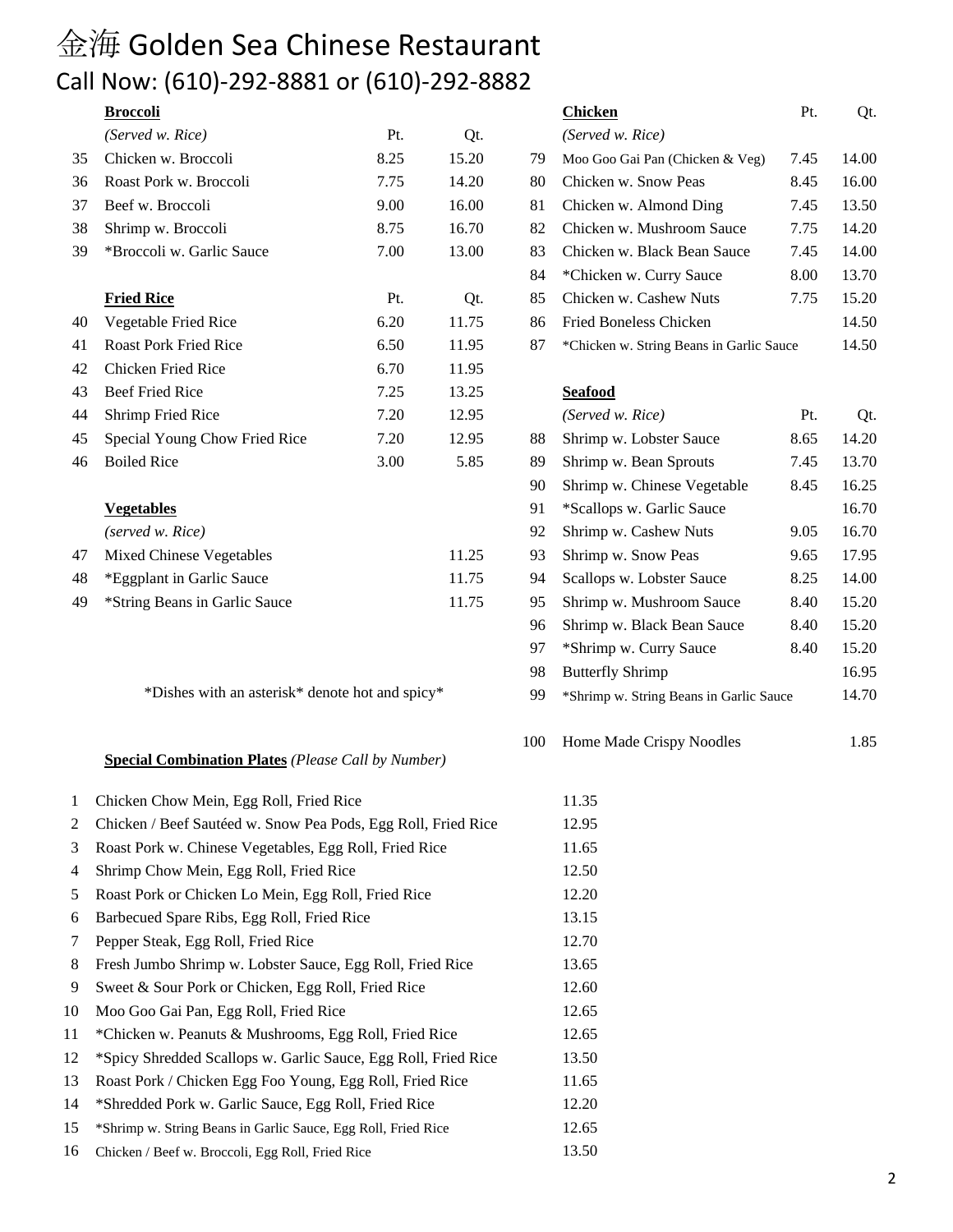# 金海 Golden Sea Chinese Restaurant Call Now: (610)-292-8881 or (610)-292-8882

#### **Chef's Suggestions**

*(Served w. Dry Noodles & Rice)*

#### **101 Golden Sea Special Chicken 17.95**

Sliced Chicken mounded w. lobster meat, shrimp, water chestnuts & bamboo shoots, lightly breaded then fried to golden brown & garnished w. mixed Chinese vegs

#### **102 \*Shrimp Szechuan Style 17.95**

Fresh shrimps, finely mixed with diced bamboo shoots, onions, red and green peppers and broccoli in a delicious hot spicy brown sauce

#### **103 Seafood Special 21.50**

Chunks of fresh lobster, shrimp, scallops, crab meat, cooked with mushrooms with water chestnuts, snow pea pods, broccoli and vegetables blended in a delectable sauce

#### **104 Ying Young Steak 18.45**

Fried Chicken breast and big pieces of tender beef sautéed with pea pods, mushrooms and fresh vegetables cooked in delicious Ho Yu sauce. A steak dish that is different

### **105 Ho Yu Gai Poo 15.95**

This is our chef's special. It consists of tender chicken meat dipped in a thin batter, fried to a golden brown, then sautéed with roast pork, snow pea pods, and mushrooms. Truly a masterpiece of culinary art.

#### **106 Chef's Special Steak 19.45**

Filet of beef with onion mushrooms and snow pea pods in our chef's special sauce

#### **107 Four Seasons 20.50**

Lobster, shrimp, beef and chicken with snow peas, bamboo shoots and straw mushrooms sautéed in a special brown sauce

### **108 \*Szechuan Seafood Deluxe 21.50**

Fresh lobster meat, king crab meat, jumbo shrimp, scallops, broccoli, napa, onions, bamboo shoots, mushrooms and spice sauce

#### **109 Subgum Wor Bar 19.50**

Chunks of lobster meat, shrimp, chicken, roast pork, combined with mushrooms, snow pea pods, and Chinese vegetables

### **110 \*Filet of Beef w. Scallops 18.45**

Filet of beef, fresh scallops, red and green peppers, Chinese mushrooms, bamboo shoots, water chestnuts, and broccoli

### **111 \*Chicken and Shrimp Szechuan Style 17.50**

A true double delight of fresh tender slices of chicken & shrimp, sautéed w. famous Chinese straw mushrooms, bamboo shoots, water chestnuts, baby corn, red & green peppers, & broccoli all in an exquisite brown spicy sauce, made w. special herbs & spice

### **112 \*Garlic Marinade Chicken 15.95**

Tender white meat chicken sautéed w. baby corn, water chestnuts & red peppers in a special garlic sauce

### **113 \*Kung Po Chicken 14.75**

Diced chicken cooked in a spicy pepper sauce and sprinkled with peanuts

### **114 \*Triple Delight Hunan Style 16.95**

A scrumptious combination of freshly sliced chicken, pork & shrimp, superbly blended w. Chinese straw mushrooms, baby corn, red & green peppers & broccoli in the chef's extraordinary special spicy sauce

### **115 \*Orange flavored Beef or Chicken 18.00**

Thickly sliced tender beef or chicken pan-fried to perfection, flavored w. our chef's spicy orange sauce

### **116 \*Kung Po Shrimp 15.95**

Sliced jumbo shrimp sautéed with hot pepper sauce and sprinkled with peanuts